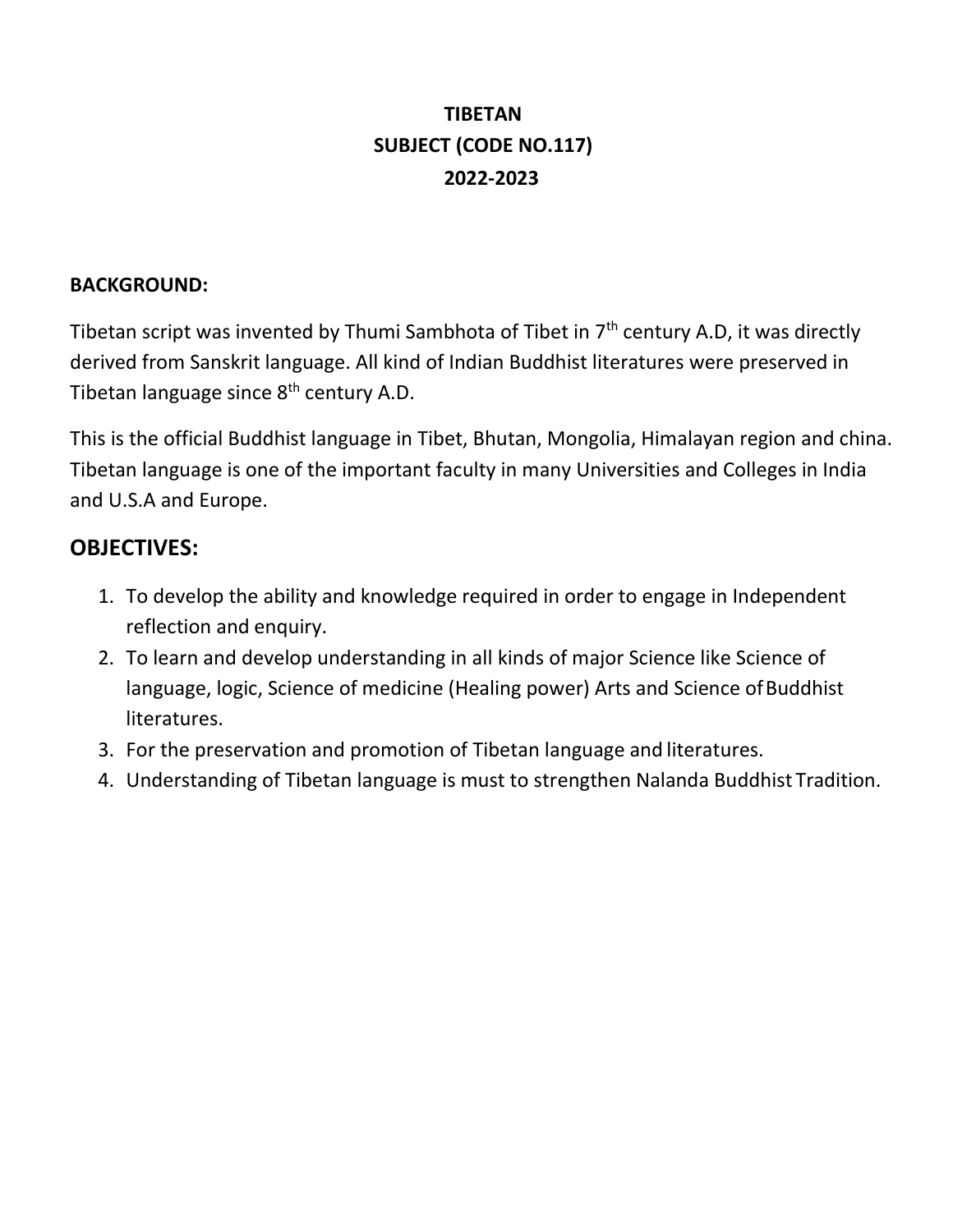#### **COURSE STRUCTURE SUBJECT (CODE NO.117) TIBETAN CLASS XI 2022-2023**

TIME:3HRS M.M: 80

| <b>Typology</b>         | Details of topic/section<br>(Unit/Content)                                                                       | <b>Period</b> | <b>Marks</b>   | <b>Total</b><br><b>Marks</b> |
|-------------------------|------------------------------------------------------------------------------------------------------------------|---------------|----------------|------------------------------|
| Section A<br>Grammar    | Verb<br>Tenses and Applied verb<br>Si tu zhal Lung of Ngulchu Dharma Badra.<br>Lesson no. $1 - 2$                | 25            | 15             | 15                           |
| Section B<br>Reading    | Comprehension of a seen and an unseen passage<br>extracted from stories, notes and biographies.<br>Lesson no.5-6 | 15            | 15             | 15                           |
| Section C<br>Writing    | Application & Meeting minutes.<br>Lesson no. 8-9                                                                 | 10            | 15             |                              |
|                         | <b>Essay writing</b><br>Crituque.<br>Lesson no. 12                                                               | 10            | 10             | 25                           |
| Section D<br>Literature | Prose:<br>bsLab Bya Mu Thi LI phreng Ba.<br>Lesson no. 13                                                        | 15            | 7              |                              |
|                         | Poetry:<br>Tsig rGyan Rig pai sGo Byed.<br>Lesson no. 17                                                         | 10            | $\overline{7}$ |                              |
|                         | Drama:<br>Tam pad Mai Tsel Gyi Zlos Gar by Za Patrul Rinpoche<br>Lesson no.15                                    | 5             | 6              | 25                           |
|                         | Rapid Reading:<br>My Land and My People by H.H. the Dalai Lama.<br>Lesson no. 19-22                              | 10            | 5              |                              |
|                         | Total                                                                                                            | 100           | 80             | 80                           |

Text Book: New Tibetan Textbook for class XI, Printed by Sherig Parkhang/TCRPC

\*REDUCED CHAPTERS: Lesson No. 3-4, 7, 10-11, 14 & 16 (April-July/August)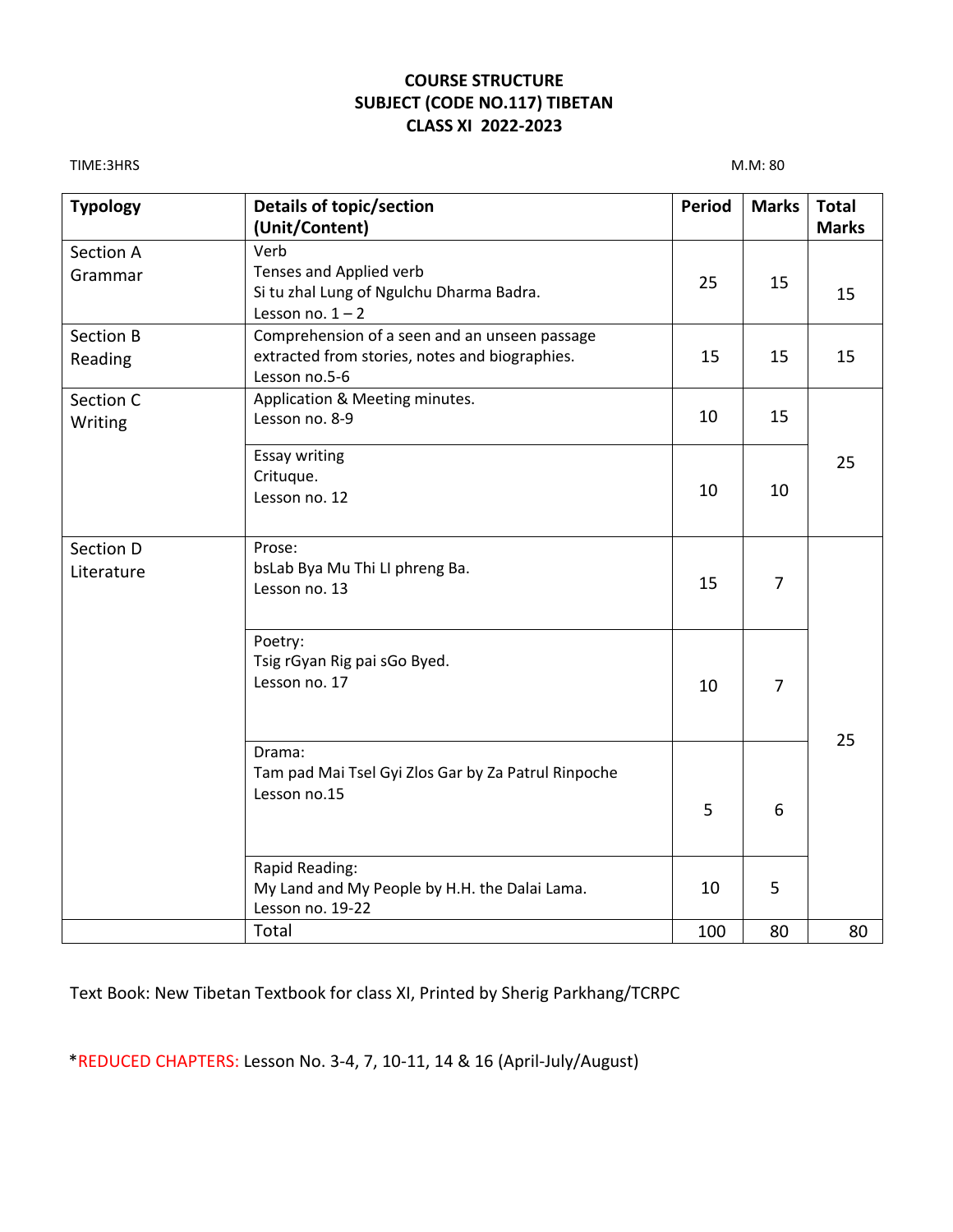#### **COURSE STRUCTURE SUBJECT (CODE NO.117) TIBETAN CLASS XII 2022-2023**

TIME: 3HRS M.M: 80

| <b>Typology</b>             | Details of topic/section<br>(Unit/Content)                                                                                              | <b>Period</b> | <b>Marks</b>   | <b>Total Marks</b> |  |
|-----------------------------|-----------------------------------------------------------------------------------------------------------------------------------------|---------------|----------------|--------------------|--|
| Section A<br>Grammar        | <b>Applied Grammar</b><br>Tags jugs. Classifications and<br>applications of root letter and<br>prefix letter. Tenses.<br>Lesson no. 1-3 | 25            | 15             | 15                 |  |
| <b>Section B</b><br>Reading | Comprehension of a seen and an<br>unseen passage extracted from<br>stories, notes and biographies.<br>Lesson no.6                       | 10            | 15             | 15                 |  |
| Section C<br>Writing        | Letter writing<br>Report, Bonafide letter<br>Lesson no. 7                                                                               | 10            | 15             |                    |  |
|                             | <b>Essay writing</b><br>Techniques for writing prose and<br>short stories.<br>Lesson no. 9                                              | 10            | 10             | 25                 |  |
| Section D<br>Literature     | Prose:<br>The tale of birds and<br>monkeys. Lesson no. 12-13                                                                            | 15            | $\overline{7}$ |                    |  |
|                             | Poetry:<br>Metaphor<br>Lesson No. 16                                                                                                    | 10            | 7              | 25                 |  |
|                             | Drama:<br>Ri dvags Kyi gtam nges byung gi<br>pho nya by Rigzin Jigme Lingpa.<br>Lesson no.19                                            | 10            | 6              |                    |  |
|                             | Rapid Reading:<br>My Land and My People by H.H.<br>the Dalai Lama.<br>Lesson no. 20-24                                                  | 10            | 5              |                    |  |
|                             | Total                                                                                                                                   | 100           | 80             | 80                 |  |

#### Text Book: New Tibetan Textbook for class XII, Printed by Sherig Parkhang/TCRPC

\*REDUCED CHAPTERS: Lesson No. 4-5, 8, 10-11, 14 -15 & 17-18 (April-July/August)

After reducing 30 percent of syllabus sample question paper was prepared.